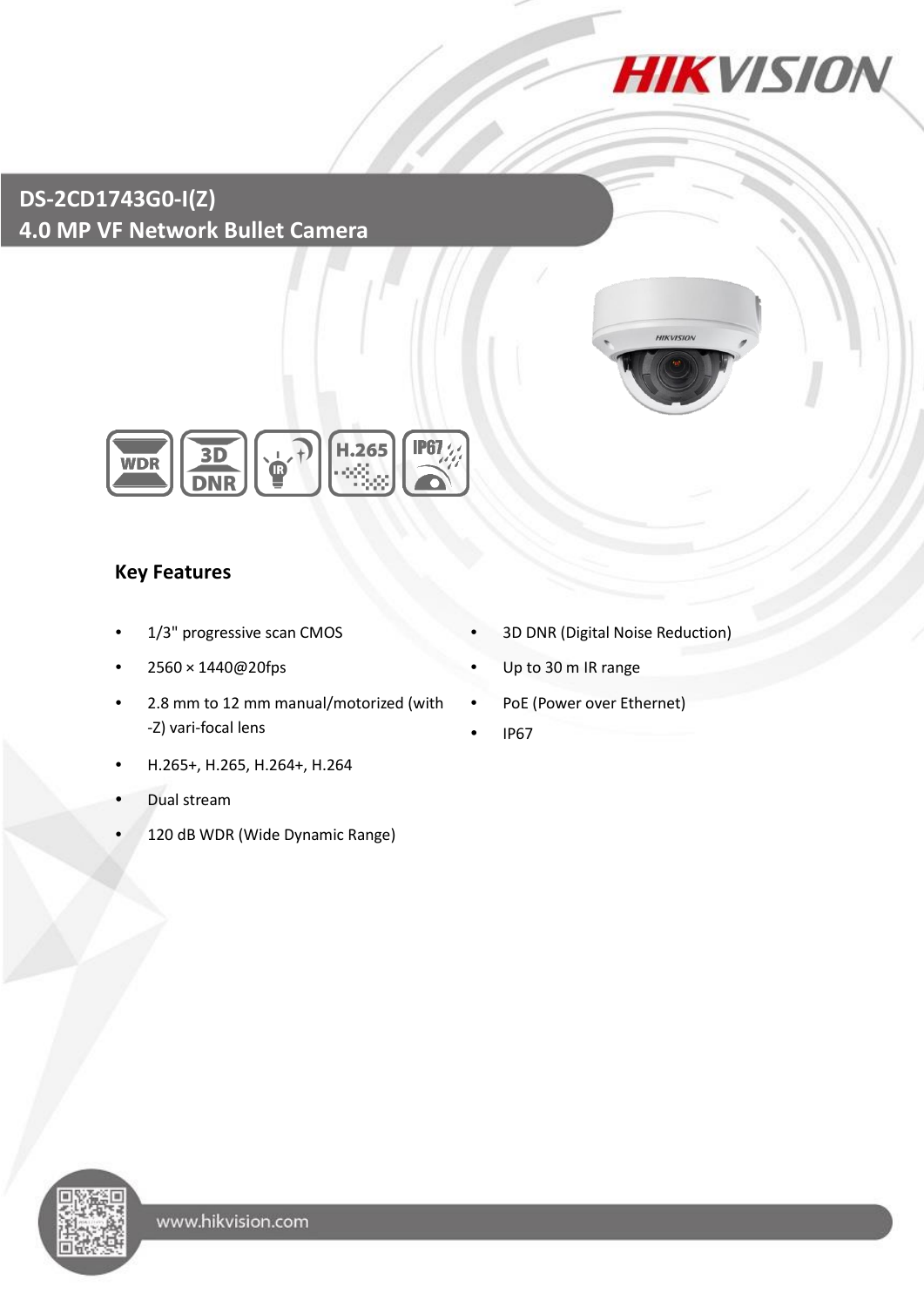

# **Specification**

Ž

| Camera                        |                                                                                                                 |  |
|-------------------------------|-----------------------------------------------------------------------------------------------------------------|--|
| Image Sensor                  | 1/3" progressive scan CMOS                                                                                      |  |
| Min. Illumination             | Color: 0.01 Lux @(F1.2, AGC ON), 0.018Lux @ (F1.6, AGC ON)                                                      |  |
| Shutter Speed                 | $1/3$ s to $1/100$ , 000 s, support slow shutter                                                                |  |
| Slow Shutter                  | Yes                                                                                                             |  |
| Auto-Iris                     | No                                                                                                              |  |
| Day & Night                   | IR cut filter                                                                                                   |  |
| Digital Noise Reduction       | 3D DNR                                                                                                          |  |
| <b>WDR</b>                    | 120 dB                                                                                                          |  |
| Angle Adjustment              | Pan: 0° to 355°, tilt: 0° to 70°, rotation: 0° to 360°                                                          |  |
| Lens                          |                                                                                                                 |  |
| Focal Length                  | 2.8 to 12 mm                                                                                                    |  |
| Aperture                      | F <sub>1.6</sub>                                                                                                |  |
| Focus                         | -I: Manual<br>-IZ: Auto                                                                                         |  |
|                               | Horizontal field of view: 98° to 28°                                                                            |  |
| <b>FOV</b>                    | Vertical field of view: 51° to 16°                                                                              |  |
|                               | Diagonal field of view: 115° to 32°                                                                             |  |
| Lens Mount                    | $\Phi$ 14                                                                                                       |  |
| <b>IR</b>                     |                                                                                                                 |  |
| IR Range                      | Up to 30 m                                                                                                      |  |
| Wavelength                    | 850 nm                                                                                                          |  |
| <b>Compression Standard</b>   |                                                                                                                 |  |
| Video Compression             | Main stream: H.265/H.264<br>Sub stream: H.265/H.264/MJPEG                                                       |  |
| H.264 Type                    | Baseline Profile/Main Profile/High Profile                                                                      |  |
| $H.264+$                      | Main stream supports                                                                                            |  |
| H.265 Type                    | Main Profile                                                                                                    |  |
| $H.265+$                      | Main stream supports                                                                                            |  |
| Video Bit Rate                | 32 Kbps to 8 Mbps                                                                                               |  |
| <b>Smart Feature-set</b>      |                                                                                                                 |  |
| Region of Interest            | 1 fixed region for main stream and sub-stream                                                                   |  |
| <b>Image</b>                  |                                                                                                                 |  |
| Max. Resolution               | $2560 \times 1440$                                                                                              |  |
| Main Stream                   | 50Hz: 20fps (2560 × 1440), 25fps (2304 × 1296, 1920 × 1080, 1280 × 720)                                         |  |
| Max. Frame Rate               | 60Hz: 20fps (2560 × 1440), 30fps (2304 × 1296, 1920 × 1080, 1280 × 720)                                         |  |
| Sub-stream<br>Max. Frame Rate | 50Hz: 25fps (640 × 480, 640 × 360, 320 × 240)<br>60Hz: 30fps (640 × 480, 640 × 360, 320 × 240)                  |  |
| Image Enhancement             | BLC, 3D DNR                                                                                                     |  |
| <b>Image Setting</b>          | Saturation, brightness, contrast, sharpness, AGC, white balance adjustable by client software or<br>web browser |  |
| Day/Night Switch              | Auto, scheduled                                                                                                 |  |
| <b>Network</b>                |                                                                                                                 |  |
| Network Storage               | Support Micro SD/SDHC/SDXC card (128G), local storage and NAS (NFS, SMB/CIFS), ANR                              |  |
| Alarm Trigger                 | Motion detection, video tampering alarm, network disconnected, IP address conflicted, illegal<br>login          |  |
| Protocols                     | TCP/IP, ICMP, HTTP, HTTPS, FTP, DHCP, DNS, DDNS, RTP, RTSP, RTCP, PPPOE, NTP, UPnP, SMTP,                       |  |
|                               |                                                                                                                 |  |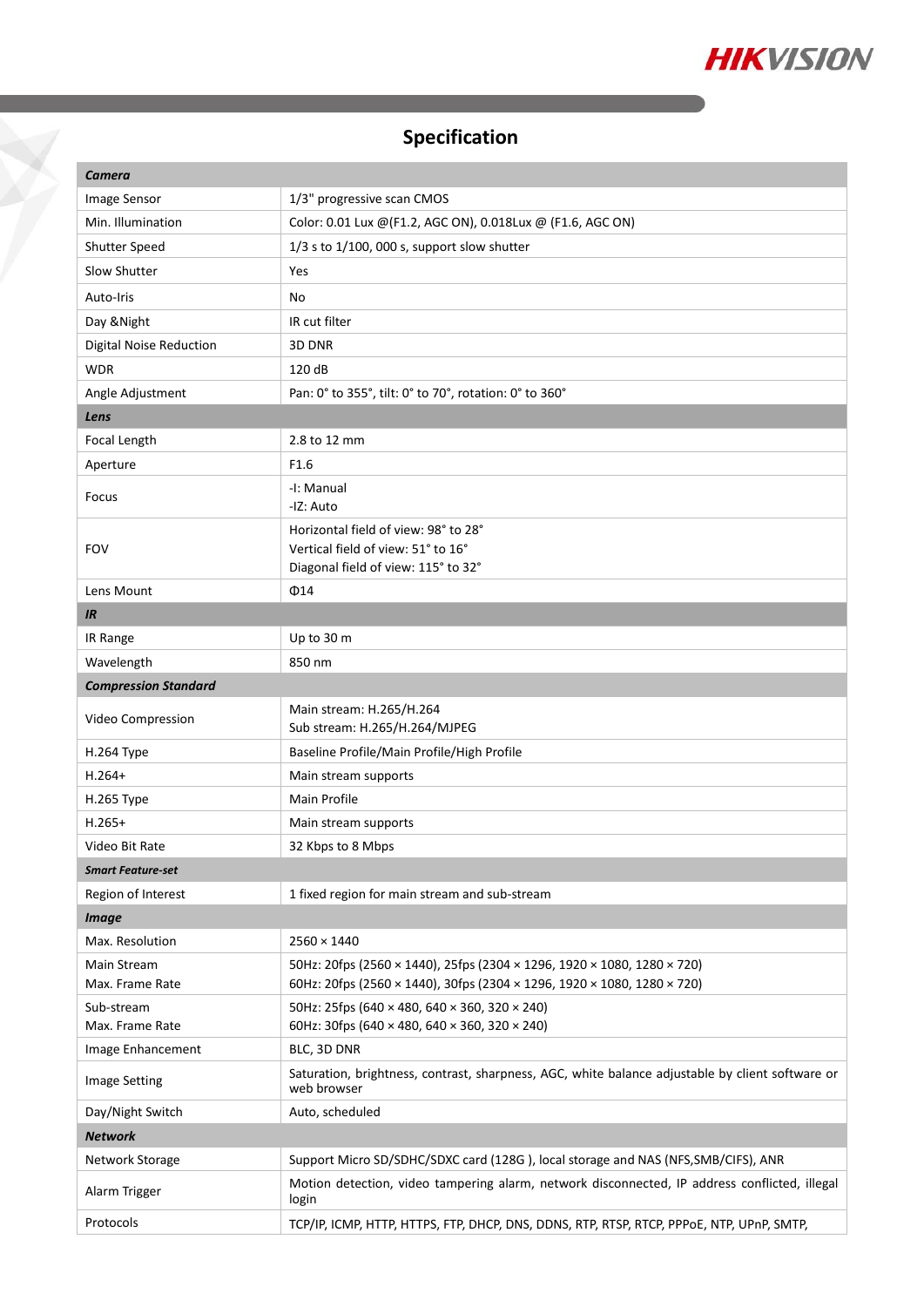

|                                | SNMP, IGMP, 802.1X, QoS, IPv6, UDP, Bonjour                                                                                                                                      |  |
|--------------------------------|----------------------------------------------------------------------------------------------------------------------------------------------------------------------------------|--|
| <b>General Function</b>        | One-key reset, anti-flicker, heartbeat, mirror, password protection, privacy mask, watermark, IP<br>address filter                                                               |  |
| <b>Firmware Version</b>        | 5.5.3                                                                                                                                                                            |  |
| API                            | ONVIF (PROFILE S, PROFILE G), ISAPI                                                                                                                                              |  |
| Simultaneous Live View         | Up to 6 channels                                                                                                                                                                 |  |
| User/Host                      | Up to 32 users<br>3 levels: Administrator, Operator and User                                                                                                                     |  |
| Client                         | iVMS-4200, Hik-Connect, iVMS-5200                                                                                                                                                |  |
| Web Browser                    | IE8+, Chrome 31.0-44, Firefox 30.0-51, Safari 8.0+                                                                                                                               |  |
| <b>Interface</b>               |                                                                                                                                                                                  |  |
| <b>Communication Interface</b> | 1 RJ45 10M/100M self-adaptive Ethernet port                                                                                                                                      |  |
| Video Output (Without -Z)      | 1Vp-p composite output (75 $\Omega$ /BNC)                                                                                                                                        |  |
| <b>Reset Button</b>            | Yes                                                                                                                                                                              |  |
| <b>General</b>                 |                                                                                                                                                                                  |  |
| <b>Operating Conditions</b>    | -30 °C to 50 °C (-22 °F to 122 °F), humidity: 95% or less (non-condensing)                                                                                                       |  |
| Power Supply                   | 12 VDC ± 25%, 5.5 mm coaxial power plug<br>PoE (802.3af, class 3)                                                                                                                |  |
| Power Consumption and Current  | -IZ: 12 VDC, 0.8 A, Max: 10 W; PoE: (802.3af, 36 V to 57 V), 0.35 A to 0.2 A, Max: 12 W<br>-I: 12 VDC, 0.5 A, Max: 6 W; PoE: (802.3af, 36 V to 57 V), 0.22 A to 0.14 A, Max: 8 W |  |
| <b>Protection Level</b>        | IP67, IK10<br>TVS 2000V lightning protection, surge protection and voltage transient protection                                                                                  |  |
| Material                       | Metal & Plastic                                                                                                                                                                  |  |
| <b>Dimensions</b>              | Camera: Φ 141 mm × 99.9 mm (5.6" × 3.9")<br>With package: 140 mm $\times$ 140 mm $\times$ 154 mm (5.5" $\times$ 5.5" $\times$ 6.1")                                              |  |
| Weight                         | Camera: approx. 820 g (1.8 lb.)<br>With package: approx. 1200 g (2.6 lb.)                                                                                                        |  |

## **Available Models**

Ý

DS-2CD1743G0-I (2.8 mm to 12 mm), DS-2CD1743G0-IZ (2.8 mm to 12 mm)